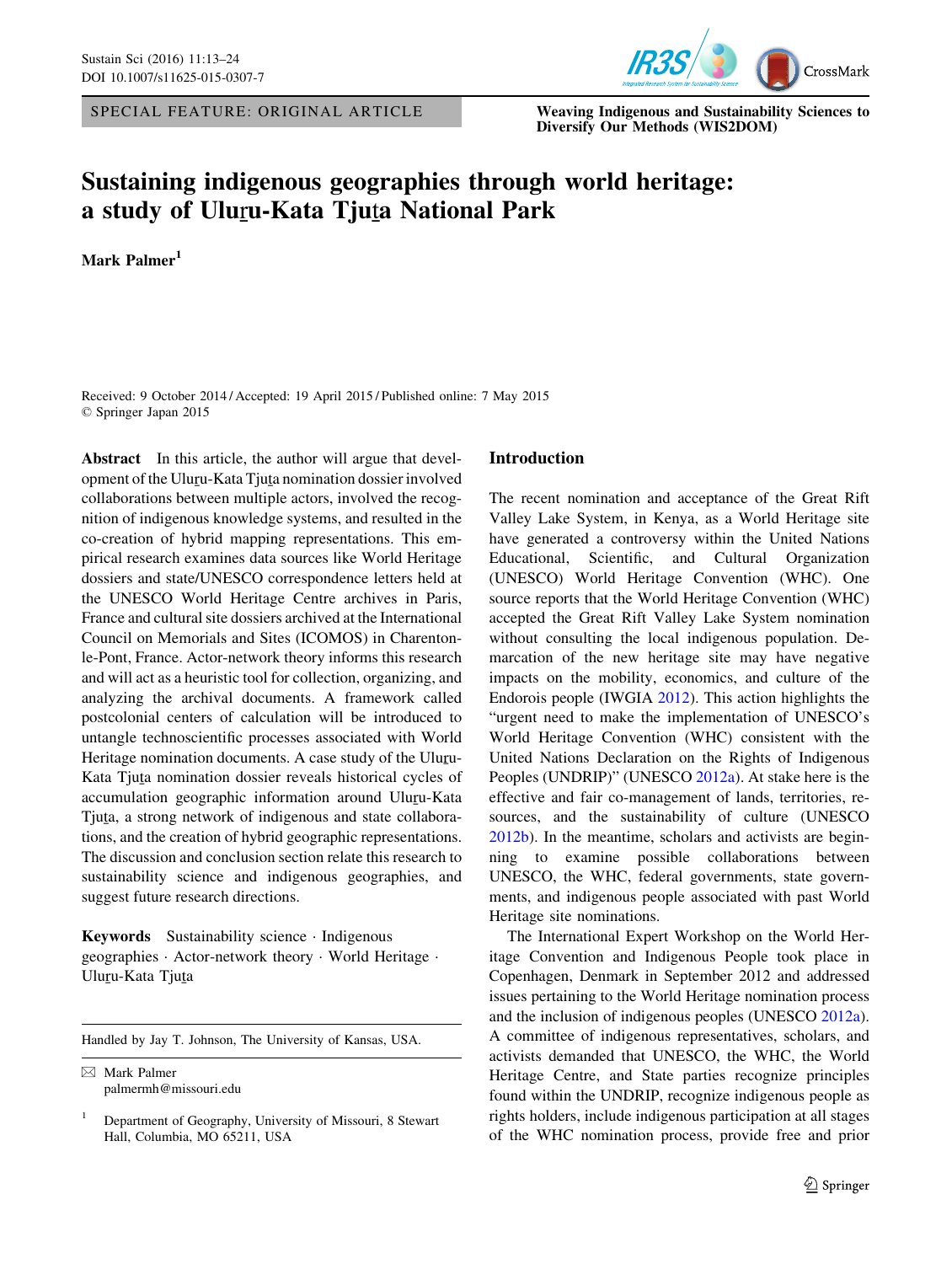informed consent regarding use of territory, and promote indigenous involvement in the co-management, monitoring, and evaluation of World Heritage sites (UNESCO [2012a](#page-11-0)). The task of implementing these new principles will be difficult because at the time of the workshop, the WHC did not know exactly how many World Heritage sites existed within or nearby traditional territories of indigenous people (UNSR [2012](#page-11-0)). Participants at the Expert Workshop did discuss nineteen nominated World Heritage sites and three tentative sites associated with indigenous territories (UNESCO [2012a\)](#page-11-0). However, several important sites like Ulu<u>r</u>u-Kata Tju<u>t</u>a National Park (Australia), Tongariro<br>National Park (Naw Zaaland) er Gakhakia Maunda Na National Park (New Zealand), or Cakhokia Mounds National Historical Site (United States), just to mention a few, were missing from the workshop list. As a result, there is an urgent need to conduct a study of UNESCO World Heritage nomination dossiers of properties within or nearby traditional indigenous territories.

The purpose here is to shed light on one recent historical account of collaborations between important actors, some of the materials they used, project goals, and the geographic representations created to support the Uluru-Kata<br>Tinta World Heritage nomination, Inscribed to the World Tjuta World Heritage nomination. Inscribed to the World<br>Heritage list as a natural site in 1987 and re-inscribed as a Heritage list as a natural site in 1987 and re-inscribed as a mixed cultural and natural site in 1994, Uluru-Kata Tjuta is<br>an excellent associately to investigate collaborative net an excellent case study to investigate collaborative network-building between federal, state, and indigenous groups during the nomination process. This study can inform UNESCO scholars, activists, sustainability science scholars, and indigenous geographers on postcolonial geographies, reconciliation, and collaboration. Although the UNDRIP influences current World Heritage policymaking, examination of UNDRIP goes beyond the scope of this article.

In this article, the author will argue that development of the Uluru-Kata Tjuta nomination dossier involved col-<br>leberations between multiple esters involved the laborations between multiple actors, involved the recognition of indigenous knowledge systems, and resulted in the co-creation of hybrid mapping representations. The first section will introduce the data sources and methods used in the case study. World Heritage dossiers and state/ UNESCO correspondence letters are held at the UNESCO World Heritage Centre archives in Paris, France. Cultural site dossiers are also housed at the International Council on Memorials and Sites (ICOMOS) in the Paris suburb of Charenton-le-Pont. The second section introduces postcolonial centers of calculation as a conceptual framework that combines insights from science and technology studies (STS) and postcolonial indigenous geographies. This framework offers a detailed engagement with postcolonial technoscience processes and reveals the inclusion/exclusion of indigenous participation. Technoscience refers to the social, cultural, and technical contexts of science. STS rarely engages with indigenous perspectives, but has contributed much to our understanding of science and technology. The postcolonial center of calculation framework is designed to be a hybrid tool for tracing and describing the technoscientific processes. A case study of the Uluru-Kata Tjuta nomination dossier is found in section<br>three identifying avales of accumulation, primery estate three, identifying cycles of accumulation, primary actors, translations, and the processes associated with creating a select group of co-created indigenous mappings present in the dossier. The discussion and conclusion section will relate this research to sustainability science and indigenous geographies, and suggest future research directions.

#### Data and methods

UNESCO World Heritage nomination dossiers hold good primary and secondary source materials to study and identify the existence of collaborative work and hybrid geographies. Uluru-Kata Tjuta National Park is an example<br>of a WHC dessier that contains along wideness that can of a WHC dossier that contains clear evidence that conservation scientists, stakeholders, and indigenous people worked together on management plans, interpretive materials, and geographic representations. However, this may not be the case for all World Heritage nomination dossiers and sites connected with indigenous people living within park boundaries, near the park, or have historical ties to landforms and places within the park. At the moment, it is unknown exactly how many World Heritage sites are associated with Indigenous communities. The dossiers can give us some indication of a nation-state's recognition of Indigenous people, level of participation in co-management efforts with indigenous people, and the presence of hybrid systems that can support the sustainability of cultural landscapes around the world. Studying World Heritage nomination dossiers can help UNESCO and other stakeholders understand the in-between spaces where local people and scientific experts negotiate management plans and resource use.

The Uluru-Kata Tjuta nomination forms and documen-<br>ion are filed as dossier number  $447$  and  $447\text{Rav}$  at the tation are filed as dossier number 447 and 447Rev at the World Heritage Centre in Paris, France and the International Council on Monuments and Sites (ICOMOS) Document Centre located just outside of Paris in Charenton-le-Pont. The primary data sources for this research project are World Heritage Site nomination documents. Each nomination file contains, among other things, the following items: description of the property, justification for nomination, plans of management, and administrative arrangements for monitoring the property. Supporting documents include maps, photographs, slides, site management plans, legislation, and other legal instruments. Some documents are for public consumption and are held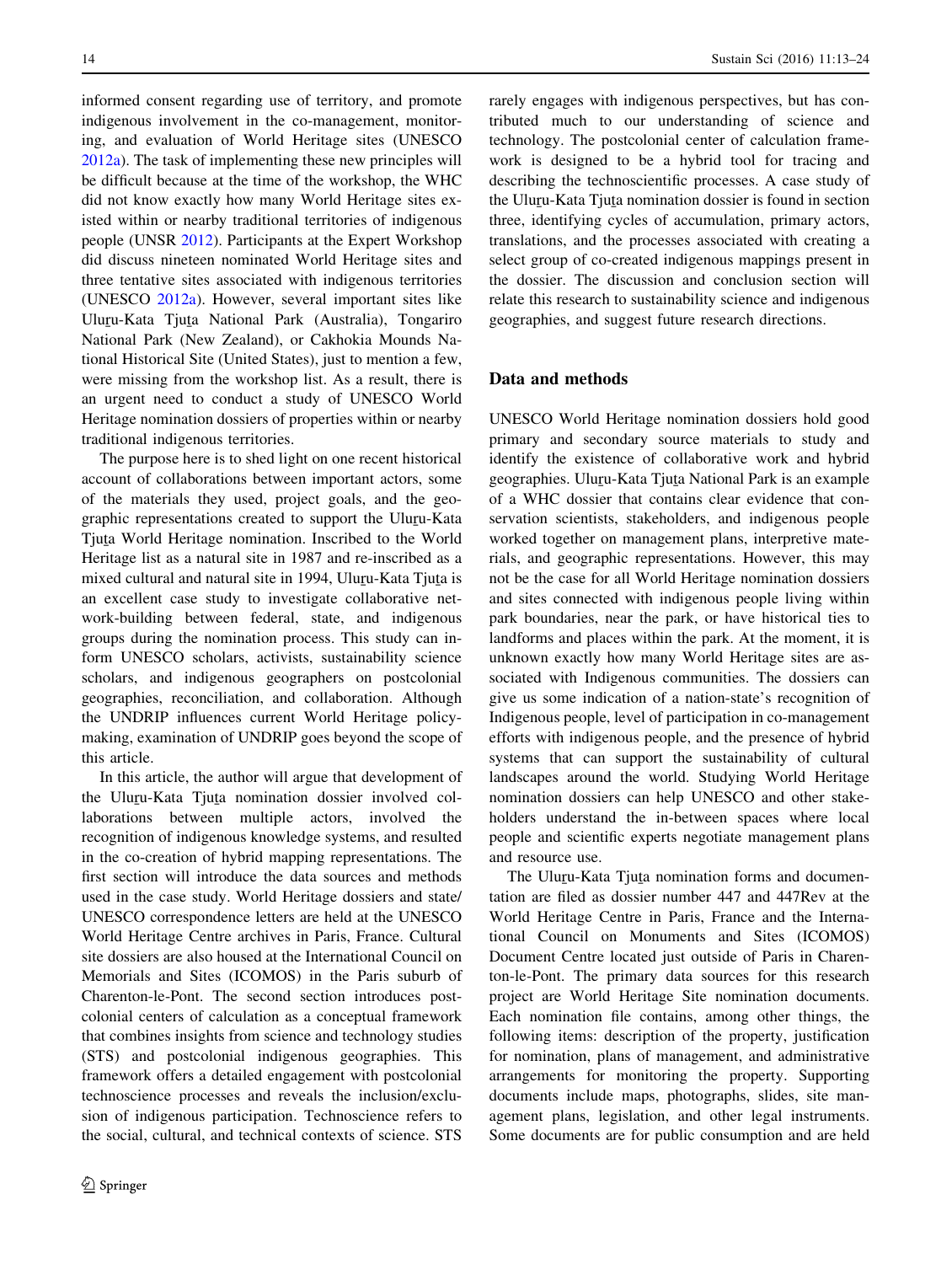on public database websites at the UNESCO archives and ICOMOS. The UNESCO database contains World Heritage site nominations for cultural landscapes and is very organized. Furthermore, the UNESCO archives hold Australian and UNESCO correspondence in bounded folders. The folders and letters are only released to the general public twenty years after the nomination and inscription of a site. This study contains state and UNESCO correspondence letters released in late 2007 and late 2014.

The first task of analyzing postcolonial centers of calculation involves the tracing and documenting the actors and materials associated with the WHC nomination dossier for Uluru-Kata Tjuta National Park in Australia. The<br>author, used actor naturals theory as a houristic tool to author used actor-network theory as a heuristic tool to guide the collection, organization, and coding of information relevant for tracing mapping actor-networks. Who are the accountable actors? What materials did they use in the construction of maps? What kinds of geographic representations are present in the dossier? Are indigenous actors included or excluded? The second level of data analysis involved the identification of important materials used by the actors to create maps and other geographic representations. Listing all relevant materials was a staggering task. However, this seemingly overwhelming task was overcome by limiting to the analysis to text inscriptions (map documents, GIS manuals, reports, plans of management, articles, letters, memos), technical artifacts (machines, hardware, software), and human beings (skills) (Martin [2000](#page-11-0); Callon [1991\)](#page-10-0). Third, the author identified, recorded, and described one important translation associated with co-management and mapping between actors —the Anangu knowledge system called Tjukurpa.<br>Translations stabilized the nomination dessier actor net. Translations stabilized the nomination dossier actor-network, allowing the network to extend, and contribute to science and technology travelling from Uluru-Kata Tjuta<br>National Bark to Baris and other locations around the National Park to Paris and other locations around the world. The fourth task involved describing processes associated with the creation of hybrid indigenous mappings. Actors made the maps and geographic representations immutable so that they could travel with the dossier to the recipients around the world. The last step involved determining the level of inclusion or exclusion of Indigenous place names, languages, maps, and rights policies within WHC mapping/GIS actor-networks found within the Uluru-Kata Tjuta nomination dossier.

#### Postcolonial centers of calculation

The postcolonial centers of calculation concept describe the reach of colonial institutions that go out to the periphery and collect geographic information on indigenous people and their territories (Palmer [2012b](#page-11-0)). During the age of European imperialism (15th–20th centuries), most indigenous people resided far away from the European centers. Centers are also important locations within the internal colonialism of settler societies where enclave indigenous lands are often marginal and on the periphery, away from most urban areas. This framework presents a modified version of Bruno Latour's centers of calculation and actor-network theory (Latour [1987\)](#page-11-0) flavored with elements of indigenous geographies and postcolonialism (Turnbull [2000](#page-11-0)). Here, texts, maps, and GIS created by and for indigenous people are not studied as isolated constructs or as pure indigenous representations. Arguing for indigenous purity would ignore complex heterogeneous mapping processes that become alternative representations. Examining indigenous mapping in isolation would also deny the connections that the texts and maps have with other important World Heritage dossier actors and materials. People, texts, stories, and maps do not act alone here. Rather, they are related through a process called actornetworks (Latour [1987,](#page-11-0) [2005;](#page-11-0) Callon [1991](#page-10-0)). Mapping becomes a form of technoscience tying all the elements to the WHC dossiers together. Elements of technoscience, here, include the cycles of accumulation, the centers, accountable actors, materials, networks, and maps as immutable mobiles.

#### Cycles of accumulation

Going out and collecting geographic information and knowledge on distant places can give postcolonial centers of calculating a strategic advantage of being able to act on distant places from afar (Latour [1987](#page-11-0)). One goal of colonial explorers, surveyors, naturalists, resource extractors, and scientists is to bring knowledge of the periphery back to the center (Latour [1987](#page-11-0)). The processes of collecting, inventorying, and archiving are some of the primary tenets of imperial resource exploration. Latour argued that empires send actors such as naturalists, conservationists, cartographers, geographers, anthropologists, and surveyors out into the world to collect and make initial observations of people, landforms, or natural resources located in faraway places (1987). They write down the information or sketch out maps showing the geography of a place. The process of exploring, observing, collecting, and bringing materials back to the center is known as a cycle of accumulation. There are often multiple cycles of accumulation that is associated with the historical geography of any given nation-state. Each time an expedition goes out and returns, explorers bring back more geographic information that is scientifically mapped and now digitized. Scientific maps and GIS are studied and used to return to the periphery to claim additional natural resources or other materials.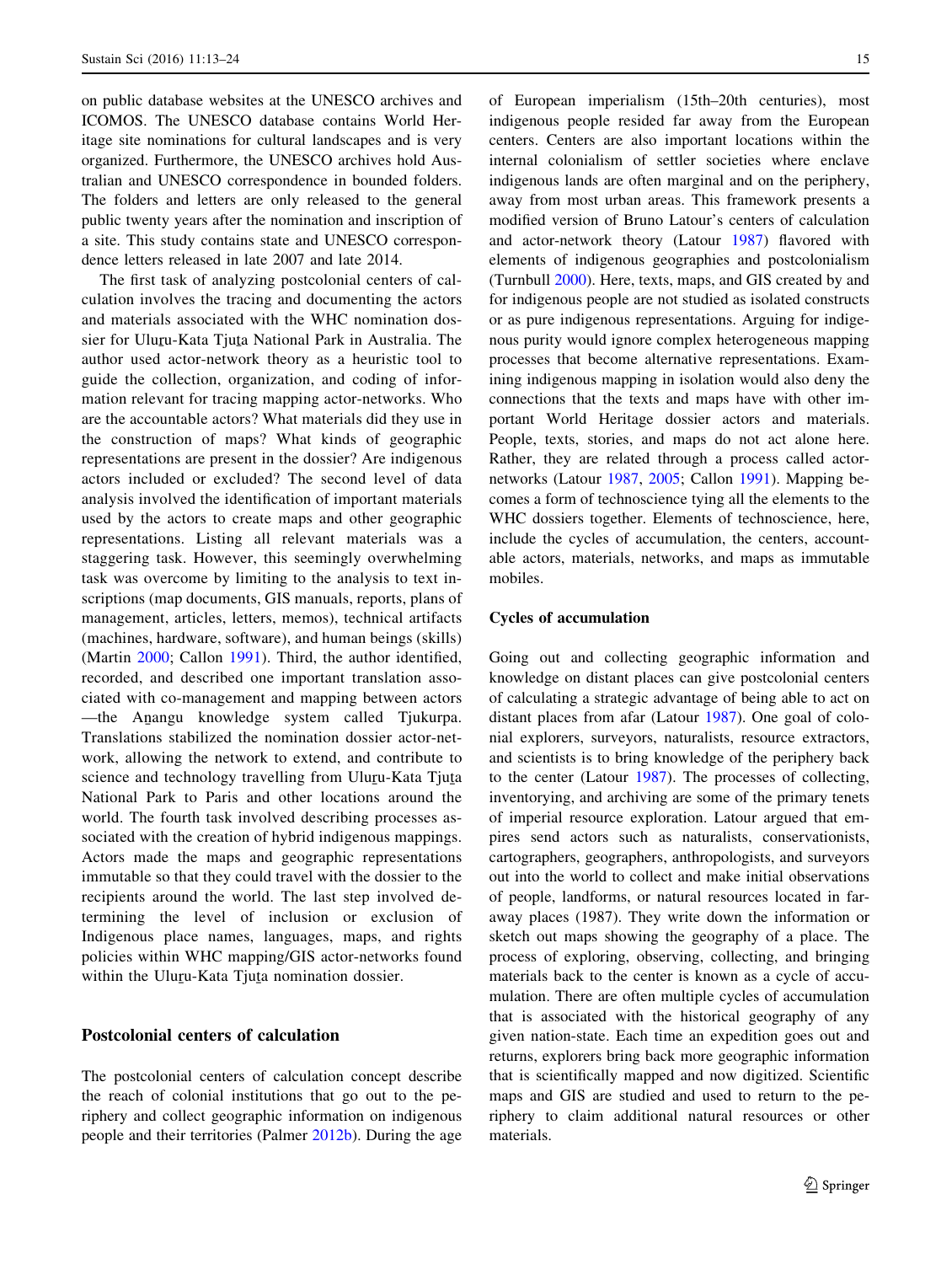Cycles of accumulation usually involve a two-way exchange of information between the local indigenous population and explorers, but evidence of indigenous participation is often erased from official documents and maps. Historically, colonial expansion and the building of empires resulted in many of the encounters and exchanges that occurred between Indigenous peoples and Europeans around the globe over the past 500 years. Early European explorers gathered information from indigenous peoples on local geography, cultures, and environmental resources to take back to the European or American sponsors who funded their journeys (Latour [1987](#page-11-0); Palmer [2012b\)](#page-11-0). Information obtained from indigenous people often led to the creation of scientific maps. However, written records like journals, diaries, and scientific ethnographies detailing the exchange of information between explorers and indigenous people are extremely rare or even non-existent (Lewis [1998\)](#page-11-0). Historically, the mapping of indigenous lands has occurred with or without consent and participation by indigenous people. This kind of erasure and neglect is yet another tenet of imperial resource exploration. Here are examples of the cycles of accumulating geographic information on and from American Indians in the United States:

- 1. 15th–19th centuries Early colonial contact and exploration in the American west like Lewis and Clark; using indigenous geographic knowledge to locate resources and passages west (Lewis [1998\)](#page-11-0),
- 2. mid-19th century The Great Surveys of the American West used American Indian knowledge in the development of the US topographic map series (Bartlett [1980](#page-10-0)),
- 3. mid-19th to early 20th centuries Mapping of reservations and land allotments by the US Bureau of Indian Affairs during the late nineteenth and early twentieth centuries resulting in land dispossession (Palmer [2011](#page-11-0)),
- 4. mid-20th century Indian land claims and Royce Commission (Lewis [1998\)](#page-11-0),
- 5. late 20th–early 21st century GIS development at the BIA as the most recent cycle of accumulation (Palmer [2012b](#page-11-0); Palmer and Rundstrom [2013](#page-11-0)).

The UNESCO World Heritage dossier nomination process is yet another cycle of accumulation. Are World Heritage nomination processes similar, different in some way, or radically different than past colonial processes?

The construction of scientific knowledge, tied to economic and political systems, gives those in the center an advantage over people, places, and things that are geographically distant. Contemporary scientists construct facts within their laboratories, allowing government officials and natural resource managers to exert a degree of control on the physical environment. The development and implementation of biological surveys, geological surveys, and maps are very important components of the control process. By collecting and processing real-world data, people create virtual maps, models, and simulations, allowing them to experience the physical environment from within the controlled confines of the postcolonial center of calculation. Engagement with models and simulations allows scientists and natural resource managers to mimic techniques the flow of a river or the management of natural resources before experiencing the real thing (Latour [1987](#page-11-0)).

To summarize, the construction of technoscience is embedded within the historical contexts colonial explorations and mapping known as cycles of accumulation. Geographic information arrives at postcolonial centers of calculation and is turned into scientific maps, management plans, and nomination dossiers. Collection and stability of these materials give the center a distinct advantage over the periphery in terms of planning future explorations or the development of new master plans. The next section addresses the individual components that drive the centering processes including accountable actors, materials, translations, and the creation immutable mobiles.

#### Actors, translation, and immutable mobiles

Actors at postcolonial centers of calculation mobilize, stabilize, and combine data to create nomination dossiers and supporting documents like maps. In this framework, actors are authors who combine, mix, digitize, and prepare materials to create the new documents, statistical reports, maps, or GIS databases (Callon [1991](#page-10-0); Latour [1987](#page-11-0)). Actors are also mobilizers who put materials into motion. Furthermore, actors can be human or non-human (Latour [1987](#page-11-0), [2005\)](#page-11-0). Likewise, within indigenous geographies, non-humans are actors too. Skeptical scientists and resource managers may view non-human actors, like animals or ancestral beings, as elements of competing networks. However, when science and indigenous knowledge complement one another, the networks may become strong and durable like those associated with some UNESCO World Heritage nomination dossiers (combining federal government, state government, indigenous communities, scientists, and technicians). To achieve the goal of nomination, scientists may put their own worldviews aside to accommodate indigenous knowledge, and work toward the larger goal of gaining a World Heritage nomination or successfully acquiring a grant. When reciprocity occurs, agency and power are embedded within networks and collaborative relations, not single individuals or selective worldviews. Scientists and resource managers may not subscribe to these views, but they must respect intangible elements (Rössler  $2006$ ) and work with them so that World Heritage nomination processes are successful.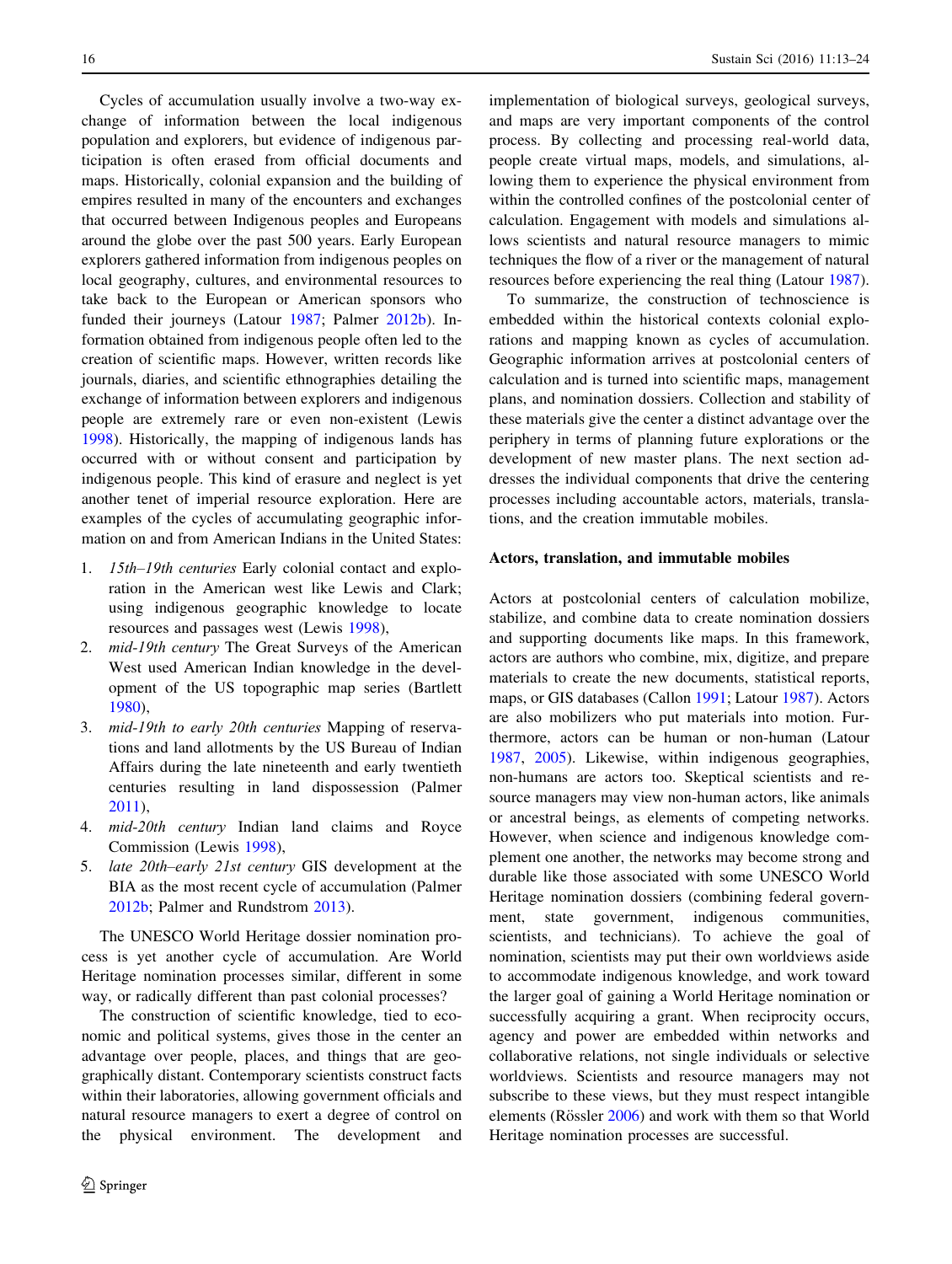The origin of an actor-network begins as a flow of materials between actors. Materials like maps and texts carry meaning and give networks their shape or typology (Callon [1991](#page-10-0); Latour [2005](#page-11-0)). For example, maps, GIS, or government reports pass between actors and define their relationships with one another (Callon [1991](#page-10-0)). Actor-networks are a combination of actors and materials (Latour [2005;](#page-11-0) Martin [2000](#page-11-0); Callon [1991\)](#page-10-0). Actor-networks are not autonomous constructions. Much work is required to build and maintain them because agency, power, or the ability to do work is embedded in the networks (Latour [2005\)](#page-11-0). Most importantly, actors need to be aligned with other actors and materials to maintain the stability of the networks through a process called translation. Translation is the process of making two different actors equivalent (Callon [1991](#page-10-0)). If the translation of goals and objectives does not succeed, it is unlikely that a network will extend and grow stronger. Translation of World Heritage nomination dossiers may involve taking local knowledge out of its context and placing it into a scientific classification scheme and incorporating standards so that new materials and inscriptions can be made combinable. For example, if an Elder sings indigenous geographies, knowledge or information about places may not translate successfully to government officials in a court of law or to members of the World Heritage selection committee, but the mapping of place names found in songs onto topographic maps can be successful (Sparke [1998\)](#page-11-0).

Postcolonial centers of calculation combine past and present materials and construct maps, database layers, tables, and charts (Latour [1987\)](#page-11-0). These materials are known as immutable mobiles (Latour [2011\)](#page-11-0). Once the materials are stable, standardized, and combinable, the information and knowledge produced by anthropologists, geographers, and geologists can be combined with entities such as funding agencies, supranational organizations, academic institutions, or transnational corporations to perform action at a distance (Latour [1987\)](#page-11-0).

But documents, maps and GIS are not a universal as one would think. For example, government agencies around the world map use standard map projections and coordinate systems as the foundation of their maps that can travel from place to place and are readable in the United States, Australia, and Cambodia. However, the individual government agencies, their cartographers, and institutional cultures have particular ways of designing maps and focus on particular types of content. As a result, the immutability of maps and GIS is an illusion, but maps still do work in the world (Kitchin et al. [2007\)](#page-11-0). Yet, locally produced maps become a part of UNESCO's standard nomination process; a supranational organization that stresses universality. This means that there is room for the presentation of indigenous

knowledge on World Heritage nomination dossier maps and supporting materials.

#### The Uluṟu-Kata Tjuṯa mapping actor-network

Cycles of accumulation geographic information on what is now called Uluru-Kata Tjuta National Park began in the<br>ninateanth century as a series of land dispossessions. The nineteenth century as a series of land dispossessions. The Uluru-Kata Tjuta World Heritage nomination documents<br>for 1987 and 1994 revealed a history of exploration and for 1987 and 1994 revealed a history of exploration and surveys in the area. William Gosse and Ernest Giles were the first Europeans to encounter the landforms, naming them Ayers Rock after then Chief Secretary of South Australia Henry Ayers and Mount Olga after Queen Olga of Wertemberg. Uluru-Kata Tjuta dazzled both explorers<br>laving the foundation for future tourism at the site laying the foundation for future tourism at the site. Another cycle of accumulation occurred as a period of exploration for pastoral expansion made possible by the construction of the Overland Telegraphy in the 1870s. A third cycle of accumulation occurred in the early twentieth century with the survey and development of reserves to hold Anangu speakers, to protect them from contact<br>with white Australians, while esting as speece of as with white Australians, while acting as spaces of assimilation. Cycle number four took place in 1958 when Uluru-Kata Tjuta was removed from the South West Reserve and inscribed within the Northern Territory Crown Lands Ordinance. The land status of the area changed to recognize the existence of Ayers Rock— Mount Olga National Park. Early Reserve Board management did not want the Anangu people to live within<br>the perk (ICOMOS 1004). But this would abange during the park (ICOMOS [1994](#page-10-0)). But this would change during the decade of the 1970s.

The recent history of Anangu repossession of land rep-<br>central a period of increased quotainshility of Anangu resented a period of increased sustainability of Anangu knowledge systems expressed through co-management practices. The process of land repossession began slowly as an Australian federal parliamentary inquiry recommended that Anangu sites be protected and that Anangu community<br>members require training as perk rengers. This proposition members receive training as park rangers. This proposition occurred in 1973. By 1979, the Anangu made a claim for<br>vegent group land gituated ground the park. Although the vacant crown land situated around the park. Although the claim was not recognized because of 'legal technicalities,' Anangu traditional ownership of the site was recognized.<br>And in 1083, the Australian Prime Minister announced that And in 1983, the Australian Prime Minister announced that the federal government intended to grant title of Uluru back to the traditional landowners. This transaction took place in November of 1985 when the Australian government granted a land title of Uluru to the traditional owners, who leased the land back to the Director of National Parks and Wildlife to sustain the existence of the park. A Board of Management, made up of primarily Anangu community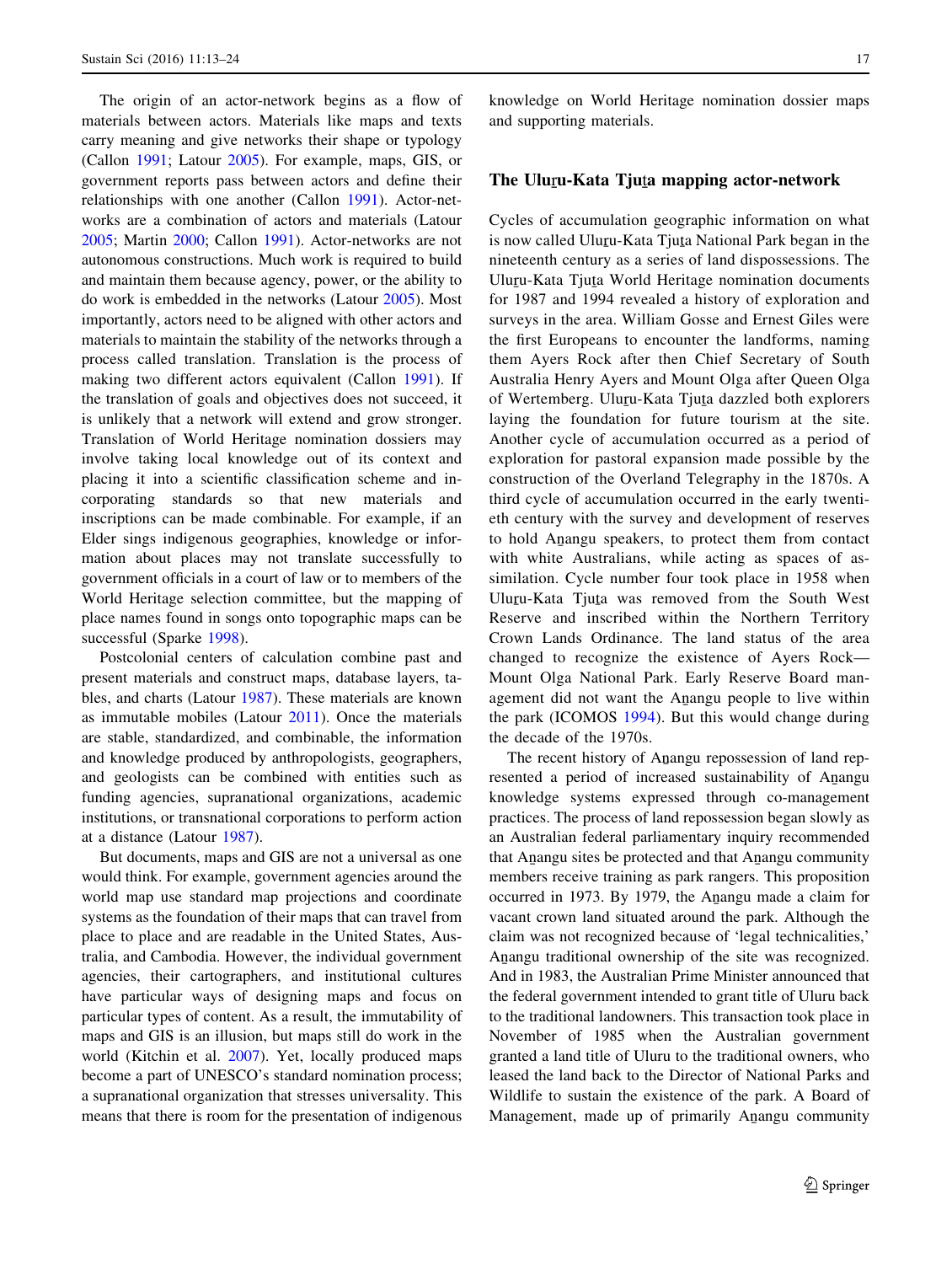members, began a co-management agreement with Australian National Parks and Wildlife Service in April of 1986 (ICOMOS [1994\)](#page-10-0).

Australia nominated Ulu<u>r</u>u-Kata Tju<u>t</u>a National Park as<br>INESCO World Heritage natural site during the eleventh a UNESCO World Heritage natural site during the eleventh session of the WHC in December 1987 (UNESCO [1987](#page-11-0)), and re-nominated Uluru again as a cultural landscape site during the eighteenth session of the WHC in December 1994 (UNESCO [1994\)](#page-11-0). In 1993, the official name of the site was changed to Uluru-Kata Tjuta National Park "to<br>reflect the Abericinelity of the Park and its sultural land reflect the Aboriginality of the Park and its cultural landscape" (UNESCO [1994;](#page-11-0) DEST [1994a\)](#page-10-0). In September of 1994, the Australian Department of the Environment, Sport, and Territories World Heritage Branch sent three copies of the nomination dossier to the Australian Embassy who reviewed and sent the dossiers to the World Heritage Centre in Paris, France (DEST [1994b\)](#page-10-0). Australia received a letter from the World Heritage Centre, dated 20 February 1995, formally notifying stakeholders that Uluru-Kata<br>Tinta was inscribed as a cultural landscape property by the Tjuta was inscribed as a cultural landscape property by the<br>World Heritage Committee (UNESCO 1905) World Heritage Committee (UNESCO [1995](#page-11-0)).

Supporting documents and forms within the Uluru-Kata Tjuta dossier showed that members of the Anangu com-<br>munity living near Ulum, called for graster pertinipation munity, living near Uluru, called for greater participation and decision-making regarding the management, protection, and interpretation of the park during the 1994 renomination process. Participation also included the co-development of scientific management materials. One of the primary scientific management documents included with the 1994 cultural landscape property dossier was The Uluru-Kata Tjuta Plan of Management (PoM). The PoM<br>presented a set of objectives to address Apapeu concerns presented a set of objectives to address Anangu concerns<br>including (1) inclusion of Anangu cultural interpretations including (1) inclusion of Anangu cultural interpretations<br>of landssens through negls management and davalanment of landscape through park management and development,  $(2)$  recognition of Anangu ecosystem knowledge through neck management and visitor intermetation materials  $(3)$ park management and visitor interpretation materials, (3) the use Anangu landscape mapping and geography for<br>planning purposes, and  $(4)$  to support Anangu responsi planning purposes, and (4) to support Anangu responsi-<br>hility for their land through decision making and through bility for their land through decision-making and through park work (Uluru-Kata Tjuta Board of Management and<br>ANDWS 1001). In addition, the correct Difentiations ANPWS [1991\)](#page-11-0). In addition, the correct Pitjantjatjara orthography was used throughout the PoM.

#### Actors

The PoM was authored by a network of heterogeneous actors and through the use of materials that formed the foundation of park management by 1994. Major actors such as the Uluru-Kata Tjuta Board of Management, the<br>Director of the Australian National Borks and Wildlife Director of the Australian National Parks and Wildlife Service, stakeholders, and Anangu community members<br>perficiented in the rayisian of the ReM between nomination participated in the revision of the PoM between nomination cycles (Ulu<u>r</u>u-Kata Tju<u>t</u>a Board of Management and

ANPWS [1991\)](#page-11-0). At the time, the Uluru-Kata Tjuta Board of  $\alpha$  and  $\alpha$  are non-Management consisted of six members nominated by the traditional Aboriginal owners, one member nominated by the Federal Minister responsible for tourism, one member nominated by the Federal Minister responsible for the environment, one ecologist, the Director of National Parks and Wildlife, the Australian National Parks and Wildlife Service, the Mutitiulu Community of Aboriginal people, and traditional owners as defined by the Aboriginal Land Rights (Northern Territory) Act of 1976 (Uluru-Kata Tjuta<br>Recal of Managament and ANDWS 1001), Anangy in Board of Management and ANPWS [1991\)](#page-11-0). Anangu involvement included participating in decision-making processes, development planning, staff selection, work programming, planning for public interpretation, and designing training programs. This involvement also included employment of minyma pampa (old women) and tjilpi (old men) as full-time rangers and park employees (Uluru-Kata<br>Tinta Board of Managamant and ANDWS 1001), Another Tjuta Board of Management and ANPWS [1991](#page-11-0)). Another<br>cignificant actor, was the Commonwealth Scientific and significant actor was the Commonwealth Scientific and Industrial Research Organization (CSIRO). CSIRO was Australia's national scientific agency, and the leader of an ecological survey of Uluru-Kata Tjuta (1987–1990) that<br>was an element of the dessier, CSIPO scientists suthered a was an element of the dossier. CSIRO scientists authored a monograph entitled, Uluru Fauna: The Distribution and Abundance of Vertebrate Fauna of Uluru National Park in 1993. The monograph included a chapter on Anangular provided a chapter of the environment (Boid at al. knowledge of vertebrates and the environment (Reid et al. [1993](#page-11-0)).

#### Translating Tjukurpa

Assembling materials and documents to support the nomination of Uluru-Kata Tjuta as a UNESCO World Heritage cultural landscape site required collaboration with the Anangu people and translation of their knowledge<br>automa Making the translation successful between stake systems. Making the translation successful between stakeholders and the Australian government was important because the World Heritage Convention gives states the power within the United Nations organizational structure, which makes states "impossible to bypass or dislodge (whether one is talking about human rights or heritage rights)" (Meskell [2014](#page-11-0)). The Australian state recognized indigenous rights through the development and implementation of its own treaties and rights; most beneficial for cultivating state and Indigenous relations in Australia. The dossier materials often made reference to Australia's policies on the rights of indigenous people, their impact on the nomination process, and helped define the dossier actor-network. For example, the Aboriginal Land Rights (Northern Territory) Act 1976 gave the traditional owners of the land the legal right to claim unalienated land held by the crown, but held in trust by the Australian government. The Aboriginal Land Rights (Northern Territory)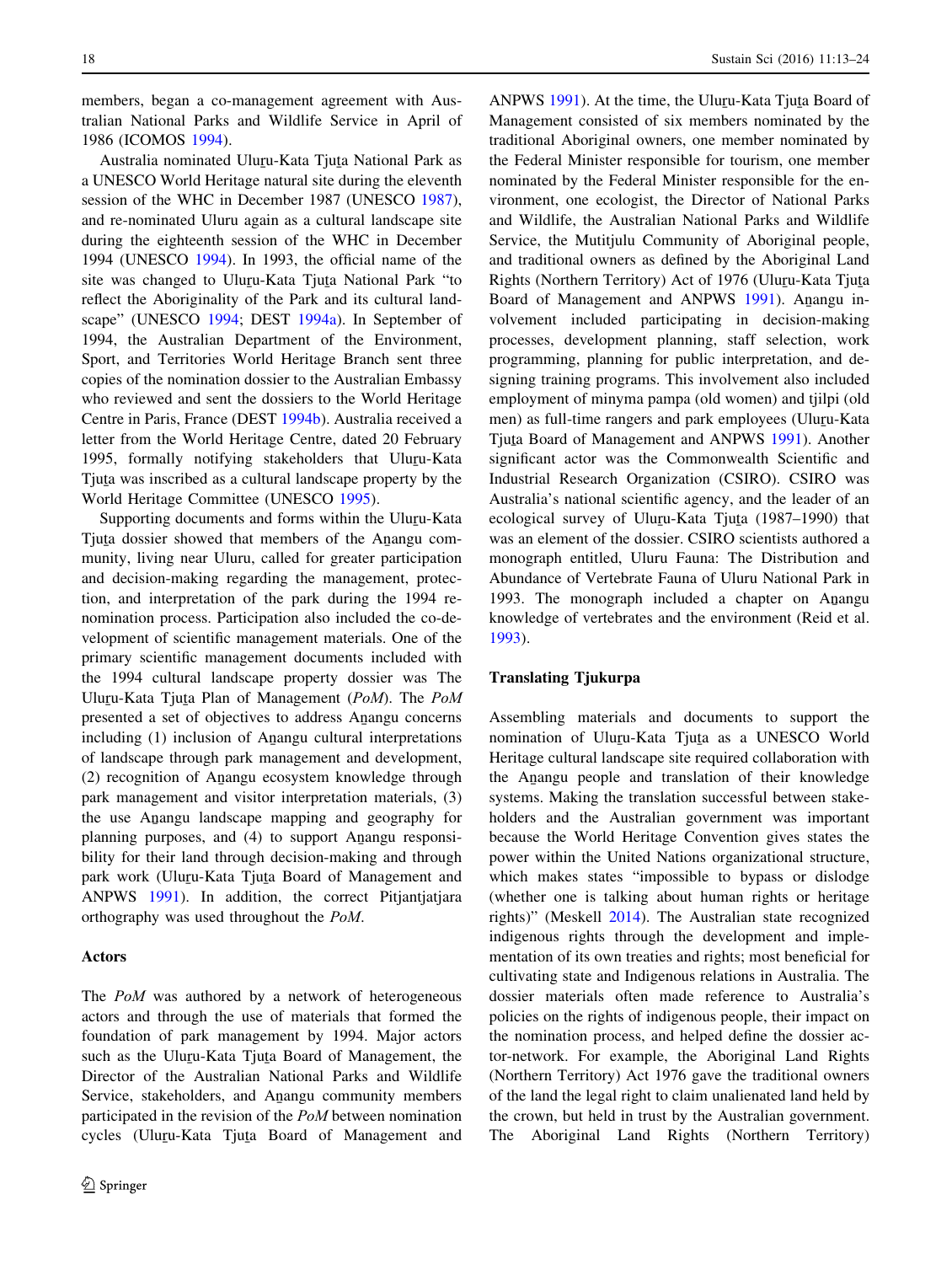Amendment Act 1985 and National Parks and Wildlife Conservation Amendment Act of 1985 enabled Uluru National Park to be granted as inalienable freehold land to the Uluru-Kata Tjuta Land Trust, and set in place the new<br>procedures peacesery to establish the Board to manage the procedures necessary to establish the Board to manage the Park in conjunction with the Director. And finally, a lease agreement negotiated among the Uluru-Kata Tjuta Land<br>Trust and the Director of National Barks resulted in an Trust and the Director of National Parks resulted in an annual rental of \$75,000 and 20 % of the entrance fees going to the traditional owners (Uluru-Kata Tjuta Board of<br>Managament and ANDWS 1001) Management and ANPWS [1991\)](#page-11-0).

The Uluru-Kata Tjuta dossier and *PoM* held information<br>the Anangu worldview called Tiulayne, Translation of on the Anangu worldview called Tjukurpa. Translation of<br>alternative knowledge like Tjukurpa was important for alternative knowledge like Tjukurpa was important for moving the cultural landscape nomination forward and was also important for maintaining the sustainability of human and natural systems in Australia. Tjukurpa was a way of putting Anangu knowledge into practice, keeping the<br>knowledge functional while shering an alternative view of knowledge functional while sharing an alternative view of Uluru-Kata Tjuta to scientists and the general public.<br>Throughout  $P_0M$ Tiulurne the Australian covernment and Throughout PoM Tjukurpa, the Australian government and indigenous rights holders translated Tjukurpa as an indigenous philosophy that advocated for collective responsibility for the earth. The Tjukurpa philosophy provided the Anangu people with answers to questions<br>angle as the origin of things, the meaning of things, and hour such as the origin of things, the meaning of things, and how to live responsibly on the land (Ulu<u>r</u>u-Kata Tju<u>t</u>a Board of<br>Managament and ANDWS 1001) Management and ANPWS [1991\)](#page-11-0).

When Anangu speak of the many natural features<br>within Ulum National Bark their interpretations and within Uluru National Park, their interpretations and explanations of these features are expressed in terms of the activities of particular Tjukurpa beings rather than by reference to geological or other types of explanation... In traditional terms therefore, Anangu speak of the meaning of the Park, not just what shapes its surface features take" (Tjikatu et al. N.D.).

The Anangu people transmitted knowledge of the land<br>dependence of the land and ancestral beings orally through songs, art, myths, and origin stories (Creagh [1991](#page-10-0)), While Anangu knowledge<br>halders angouraged young Anangu to listen alocaly to argu holders encouraged young Anangu to listen closely to oral<br>atorize in order to understand the details embedded within stories in order to understand the details embedded within Tjukurpa (Tjikatu et al. N.D.). As one's knowledge increased, so did Anangu responsibility for the land. Thus,<br>coring for the land was another major tanet of Tiukurne. caring for the land was another major tenet of Tjukurpa, not a separate concept, but one that related the ancestors and the community members with one another, or in the terminology of this research, an actor-network. Everything was related to the land.

"For Anangu, that physical feature, whatever its<br>form enjmate or incrimete is the Tiploumer it move form, animate or inanimate, is the Tjukurpa: it may be a sand hill, an area prone to flooding, a rocky outcrop, a grove of trees or a regularly lush clump of harvestable plants. For all of these, the creative essence remains forever within the physical form"  $(Uluru-Kata$  Tjuta Board of Management and ANPWS [1991\)](#page-11-0).

Likewise, the PoM, Uluru Fauna: The Distribution and Abundance of Vertebrate Fauna of Uluru National Park, and other publications showed relatedness between conservation science and Tjukurpa. Although Uluru-Kata Tjuta consisted, at one level, of rock formations, Tjukurpa<br>recognized the ontire landscene as heing enimete and sigrecognized the entire landscape as being animate and significant. For example, all plants and animals owed their existence to Tjukurpa. But in a similar way, conservation scientists understood relations between plants, animals, and habitats, all components of Tjukurpa, too. Anangu community members applied their knowledge of the land to everyday activities such as the gathering of food, hunting, and place-based ceremonies. It was the direct interaction or engagement with the land that helped teach the principles of Tjukurpa, leading to responsibilities to protect the land and water (Uluru-Kata Tjuta Board of Management and<br>ANDWS 1001) The Uluru Kata Tiute dessier was an av ANPWS [1991\)](#page-11-0). The Uluru-Kata Tjuta dossier was an example of technoscience shaped by encounters and exchanges between Anangu knowledge holders (Creagh<br>1991) and the translation of Tiploume [1991](#page-10-0)) and the translation of Tjukurpa.

#### Immutable mobiles

CSIRO reports, monographs, and publications found within the dossier revealed that the combination of Anangu local<br>knowledge with higherical science was the foundation of a knowledge with biological science was the foundation of a CSIRO fauna survey at Uluru-Kata Tjuta "conducted from September 1987 to March 1990" (Reid et al. [1993](#page-11-0)). The aim of the study was to gather information about the functional processes associated with the environment around Uluru-Kata Tjuta, and vertebrate fauna (Reid et al. [1993\)](#page-11-0). One of the primary goals of the survey was to bridge Anangu and<br>covertific Incursively as exploring and processes scientific knowledge of sustainable ecological processes. The ecological knowledge held by scientists connected with some of the principles of Tjukurpa regarding human responsibilities for the land. In fact, Anangu knowledge of the<br>local fauna was with to the suggests of the survey and to the local fauna was vital to the success of the survey and to the scientist's knowledge about the distribution of species (Creagh [1991\)](#page-10-0). For example,

"Dr. Peter Bridgewater, Director of ANPWS and thus the overall manager of Uluru National Park, regards the fauna survey as a 'terrific combination of Aboriginal knowledge and scientific investigation… He says melding of Anangu knowledge and science<br>maxidae a fortatio model for future management" provides a fantastic model for future management" (Creagh [1991\)](#page-10-0).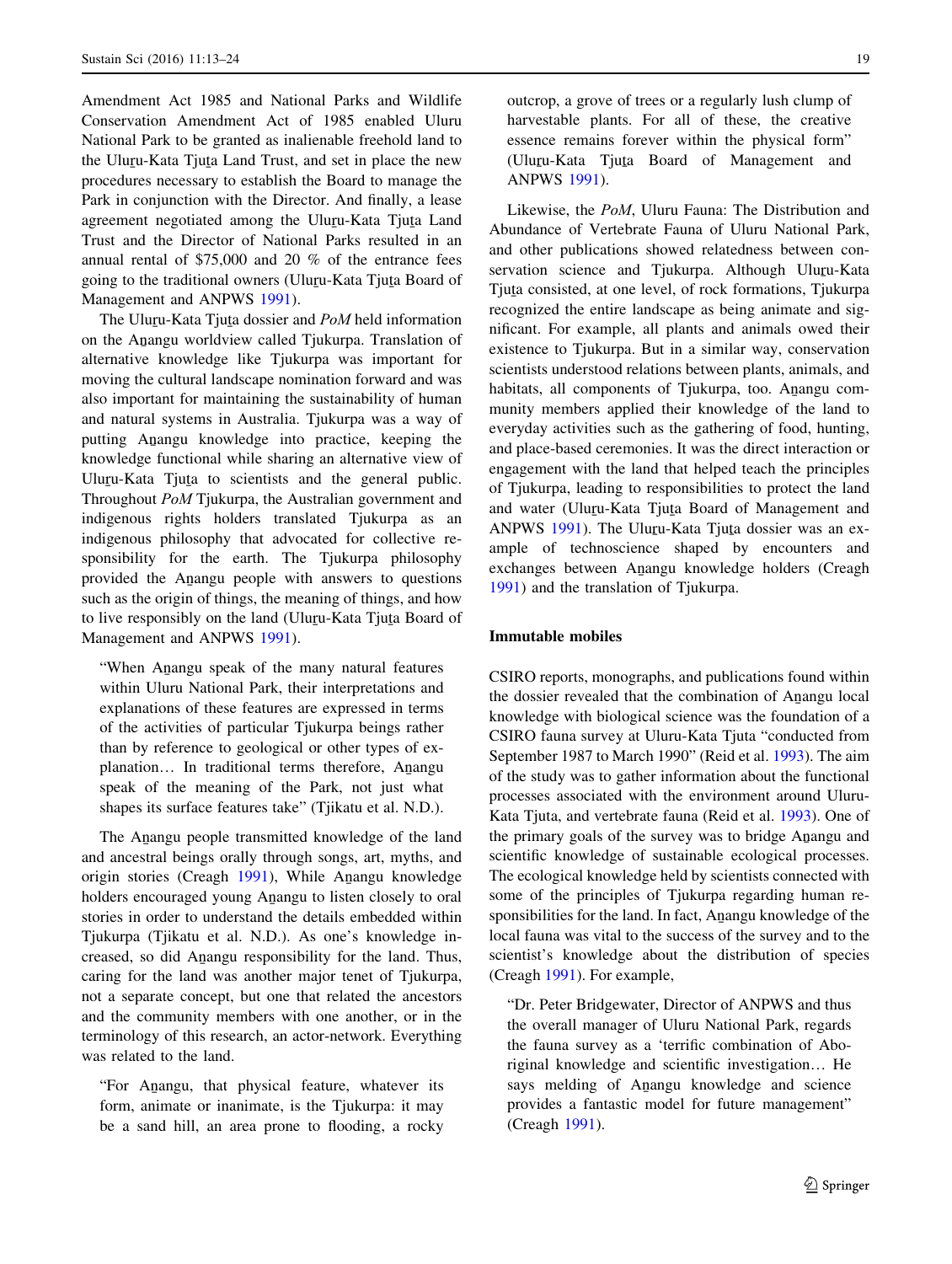An actor-network of Anangu knowledge holders and<br>asservations scientists successfully translated and formed conservations scientists successfully translated and formed important relationships between their respective classification systems for the identification of fauna and associated landscape features. For example, the Anangu classification<br>autom anneared to animate the landscape referring to red system appeared to animate the landscape referring to red kangaroo (malu) habitat or places where red kangaroos prefer to inhabit. Malu habitat was classified as being open, having persistent winds, relatively moist soils, green vegetation, and the absence of prickles, all based on malu preferences. Scientific classification of malu habitat was referred to as alluvial fans and deposits. Overall, Uluru-Kata Tjuta included six habitat type recognized within the Anangu classification system. These included the "Kata"<br>Tivta monolithe (puli in Ditiontiation), flat, comptimes Tjuta monoliths (puli in Pitjantjatjara); flat, sometimes stony rainfall run-off fans and alluvial deposits (puti); mulga (wanari); transitional, flat to undulating plains dominated by spinifex (pila); sandy landscapes supporting a plant community of spinifex and shrubs (tali); and mallee" (Creagh [1991\)](#page-10-0). These collaborations were the result of successful translations between Anangu knowledge holders<br>and scientists. Thus, localized, bubrid knowledge made its and scientists. Thus, localized, hybrid knowledge made its way into the  $PoM$  and into the Uluru-Kata Tjuta cultural<br>landscape nomination in  $1004$ landscape nomination in 1994.

Anangu geographic knowledge was an important component of the dossier actor-network. Tjukurpa referred to all of the travels and trails left by Anangu ancestors. Uluru-<br>Keta Tiuta's connections with other sites in the world could Kata Tjuta's connections with other sites in the world could be traced through the many ancestral travels that converged at the site (Uluru-Kata Tjuta Board of Management and<br>ANDWS 1001). The *BoM* revealed that Hurn and Kata ANPWS [1991](#page-11-0)). The PoM revealed that Uluru and Kata Tjuta was a part of an extensive network connecting important sites. The web connecting the sites consisted of old iwara (tracks) created by Anangu ancestors as they travelled across the landscape.

"Uluru National Park forms part of a much larger network of sites and the iwara (the physical parts over which ancestral beings traverse the land) the connect them. It is important that planning in the Park take into account the Anangu perception that, through<br>these links as ages in the Bark darius their meaning these linkages, areas in the Park derive their meaning from, and contribute meaning to, locations outside the Park. These connections with other locations form an integral part of the way in which Anangu 'map'<br>the landscape of the Dark which in turn has implithe landscape of the Park which, in turn, has implications for their decisions about areas within the Park and the relationships they wish to maintain strongly with the entire Western Desert area" (Uluru-Kata<br>Tiute Board of Managamant and ANDWS 1001) Tju<u>t</u>a Board of Management and ANPWS [1991\)](#page-11-0).

Mapping as a travel narrative was an Anangu geographic information system. Anangu mapping and<br>cointific mapping some together in the dessier materials as scientific mapping come together in the dossier materials as hybrid constructs, and this condition was added by early successes, between actors, to translate and stabilize actornetworks like the biological survey.

The first set of hybrid representations included maps. Two important place-name maps appeared in the Uluru-<br>Keta Tinta descient The maps found within the  $B_2M$  in Kata Tjuta dossier. The maps found within the  $PoM$  included Anangu place names. Both of the maps are also<br>included in other dessier desuments and also the Abe included in other dossier documents and also the Aboriginal Culture of Uluru-Kata Tjuta National Park, Tour<br>Operator Werkbook, The first map is entitled 'Some Operator Workbook. The first map is entitled, 'Some Anangu Place Names at Uluru' and contains twenty-three<br>names with simple lines connecting the names with an names with simple lines connecting the names with ap-proximate locations (Fig. [1](#page-8-0)). The Anangu ancestors Mala,<br>Kunive, and Linu apated Huru and the surrounding au Kuniya, and Liru created Uluru and the surrounding cultural landscape. All of the Anangu place names gave the site meaning by connecting with the angestors, their stories site meaning by connecting with the ancestors, their stories, and travel paths. In addition, the map was framed as a scientific cartographic representation, complete with a 2 km scale bar, north arrow, and a polygon representing Uluru. A second map entitled, 'Some Anangu place names<br>at Kata Tiuta' contained six names and was represented as at Kata Tjuta' contained six names and was represented as a more secretive male site (Fig. [2](#page-8-0)). It too contained a 2 km scale bar, north arrow, and several individual polygons representing the geography of Kata Tjuta. The Anangu<br>place name mans were prominent features displayed in the place-name maps were prominent features displayed in the nomination dossier.

The second hybrid representations included oblique maps and Anangu travel narratives. A workshop brought<br>Anongu community members together with conservation Anangu community members together with conservation<br>cointiets with the purpose of forming trust relations and to scientists with the purpose of forming trust relations and to develop materials that would express Anangu worldviews<br>alongside these of science. The workshop focused on dealongside those of science. The workshop focused on designing an interpretive guide called the Liru Walk and Mala Walk (Tjikatu et al. N.D.) (Fig. [3](#page-9-0)). These interpretative guides contained publicly accessible Anangu<br>coographic knowledge show Ulum Kete Tinta However geographic knowledge about Uluru-Kata Tjuta. However, there was much that Anangu knowledge holders did not<br>reveal about Tiulaures and the landforms because it west reveal about Tjukurpa and the landforms because it was proprietary. Some of the Tjukurpa teachings contained knowledge only accessible to men or only accessible to women. Other Important areas associated with ancestral tracks and ceremonies were fenced off to restrict unwelcome access to several culturally important sites (Ulugu-Kata Tjuta Board of Management and ANPWS [1991](#page-11-0) 23).<br>The self quided tour brochure celled An Insight into Ulumn The self-guided tour brochure called An Insight into Uluru: The Mala Walk and the Mutitjulu Walk contained three important geographic representations of Uluru. First, the Mala and Mutitjulu stories, second, oblique maps of Uluru connecting the stories with locations on and around Uluru, and third, the inclusion of map that contained numbers associated with locations around Uluru mentioned in the Mala and Mutitjulu stories. Presumably, the travel geography oriented the visitors in the direction of significant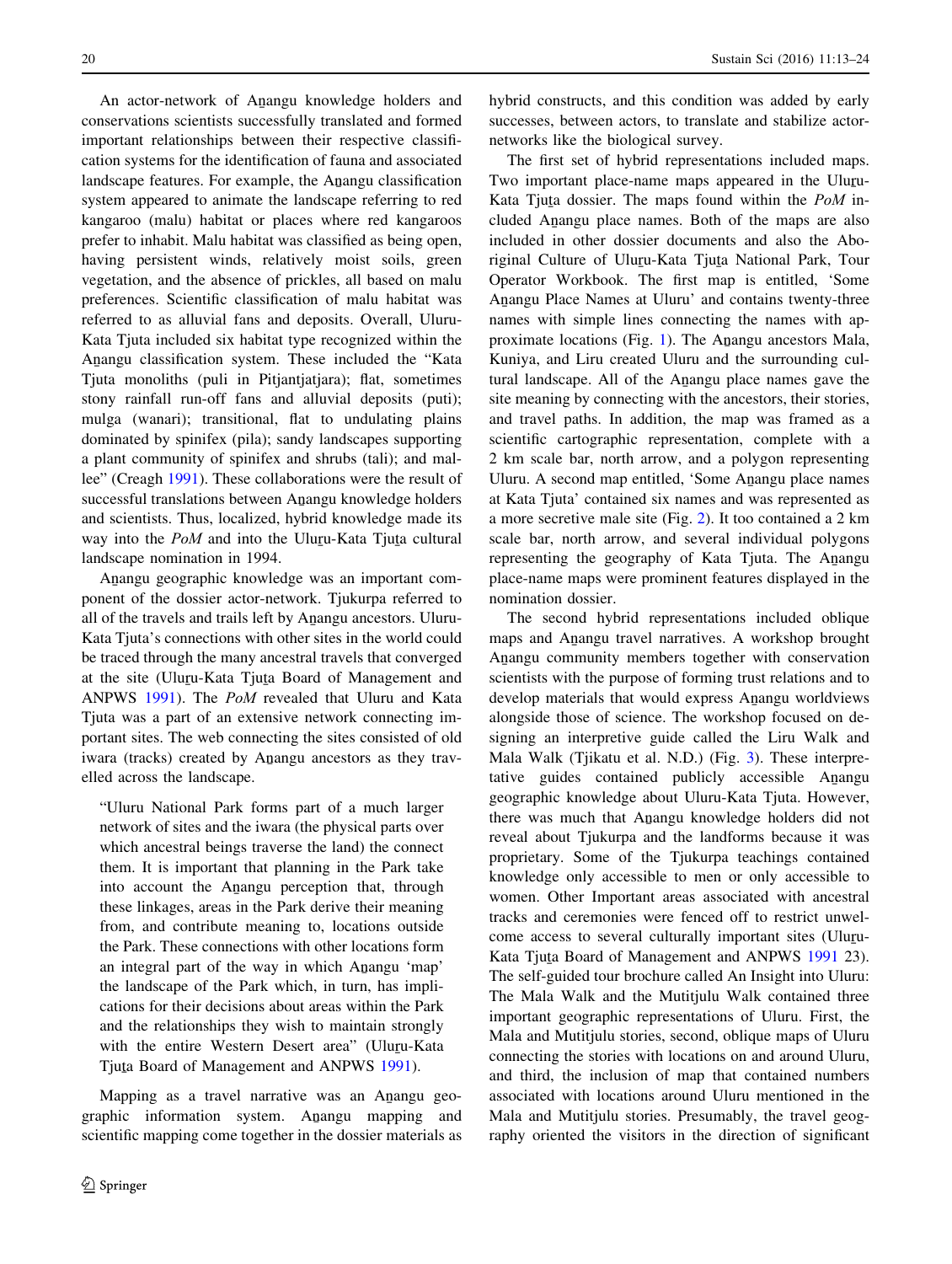<span id="page-8-0"></span>Fig. 1 Uluru place-name map. Source Aboriginal Culture of Uluru-Kata Tjuta National Park, Tour Operator Workbook, World Heritage Dossier 447 rev, Austalie, Parc National d'Uluru-Kata Tjuta, ICOMOS Document Centre, Paris, France







cultural sites as well as guiding visitors through story geographies of the Anangu traditional owners.

### Discussion and conclusion

This research has attempted to combine ideas from STS and indigenous geographies to inform sustainability science scholars on UNESCO World Heritage mapping processes. As time goes on, scholars will find that there are many ways to engage with sustainability science and accompanying research. Perhaps the early stages of research should examine the processes that contribute to successful sustainable systems. One processual framework has been presented in this article. Postcolonial technoscience was useful for examining the historical cycles of accumulating geographic information on indigenous people, major actors involved, some to the materials they used, and the maps and geographic representations they created. As a case study, the Uluru-Kata Tjura nomination dossier held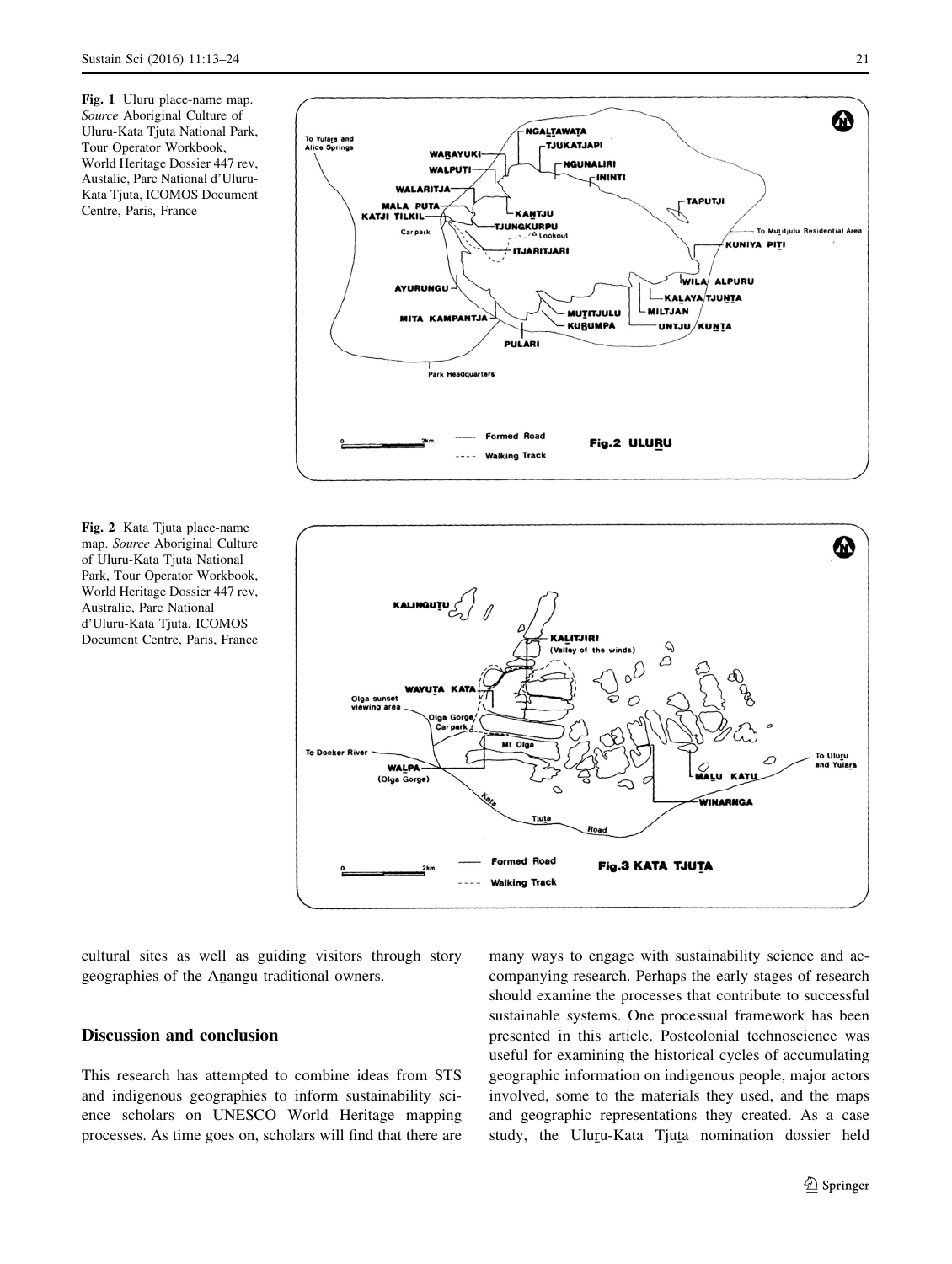<span id="page-9-0"></span>Fig. 3 The Mutitjulu Walk oblique view map. Source An Insight into Uluru: The Mala Walk and The Mutitjulu Walk, World Heritage Dossier 447 rev, Australie, Parc National d'Uluru-Kata Tjuta, ICOMOS Document Centre, Paris France

# The Mutitjulu Walk



important archival documents that showed proof that sustainable collaborations have occurred between indigenous knowledge holders, scientist, and state actors in relation to the UNESCO world heritage convention. Documents found in the dossier, including maps and geographic information systems and government documents did not stand alone in isolation, but rather were a part of a durable, heterogeneous actor-network.

This research informs an emerging debate on sustainability science in the context of UNESCO stresses the importance of indigenous participation at UNESCO designated sites including World Heritage properties (Arico [2014;](#page-10-0) Kauffman and Arico [2014](#page-11-0)). At present, "sustainability science research is seeking to support the integrative task of managing particular places where multiple efforts to meet multiple human needs interact with multiple lifesupport systems in highly complex and often unexpected ways" (Clark [2007,](#page-10-0) 1737). UNESCO is aware of the global challenge of implementing sustainability science, dealing with multiple approaches, diverse epistemologies, ontologies, and knowledge systems that can inform processes like the nomination of World Heritage sites around the world. UNESCO hosted a symposium dedicated to addressing the need to 'interconnect' and 'interface' between science, society, and policy and reach out across geographic and disciplinary boundaries in the development of sustainability science (Kauffman [2014\)](#page-11-0). Sustaining effective and fair co-management, as shown at Uluru-Kata Tjuta, within the UNESCO World Heritage nomination process will require an acceptance of plurality and the implementation of nomination processes that contain indigenous languages, story maps, and travel narratives combined with resource management plans, scientific cartography, and geographic information systems (GIS). UNESCO has been encountering hybrid forms of knowledge and practice for years; a process recently referred to as hybridizing sustainability (Benessia et al. [2012](#page-10-0)). Sustainability science scholars are witnessing at very least an intellectual transformation and possibly a paradigm shift (Martens [2006\)](#page-11-0).

The author has tried to show the processes associated with what might be called postcolonial technoscience and mapping. The findings should be of particular interest to scholars of indigenous geographies who engage with postcolonial theory (Coombes et al. [2012\)](#page-10-0) to address spaces of mobilization (Blunt and McEwan [2002](#page-10-0); Gombay [2012](#page-10-0); Radcliffe [2012](#page-11-0)), alliance building (Barker and Pickerill [2012](#page-10-0); Morgensen [2011\)](#page-11-0), reconciliation and collaboration (Johnstone [2007](#page-11-0); Pickerill [2009;](#page-11-0) Howitt [2010](#page-10-0); Lloyd et al. [2012](#page-11-0); Nakamura [2012;](#page-11-0) Brugnach and Ingram [2012](#page-10-0)), and the creation hybrid indigenous spaces (Pieris [2012](#page-11-0); Short [2011](#page-11-0); James [2012\)](#page-11-0). Understanding indigenous mapping processes and the use of geospatial technologies is very congruent with the geographic requirements of the World Heritage nomination process. As this study shows, when indigenous people are included in the nomination process there are opportunities to include indigenous ways of mapping out dwelling spaces (Roth [2009](#page-11-0)), supporting critical cartographic literacies within Indigenous communities (Johnson et al. [2005\)](#page-11-0), and creating innovative placebased indigenous mapping (Pearce and Louis [2008\)](#page-11-0).

Like the UNESCO World Heritage process, the mapping of indigenous land by or for indigenous people in Asia, Australia, New Zealand, Africa, Latin America, and North America (Chapin et al. [2005](#page-10-0)) is a global phenomenon. And ultimately, when cultures come together, new constructs are created like hybrid indigital geographic information networks (Palmer [2012a\)](#page-11-0) and mapping centers of calculation (Palmer [2012b](#page-11-0)). The Hi'iaka Working Group ([2011\)](#page-11-0)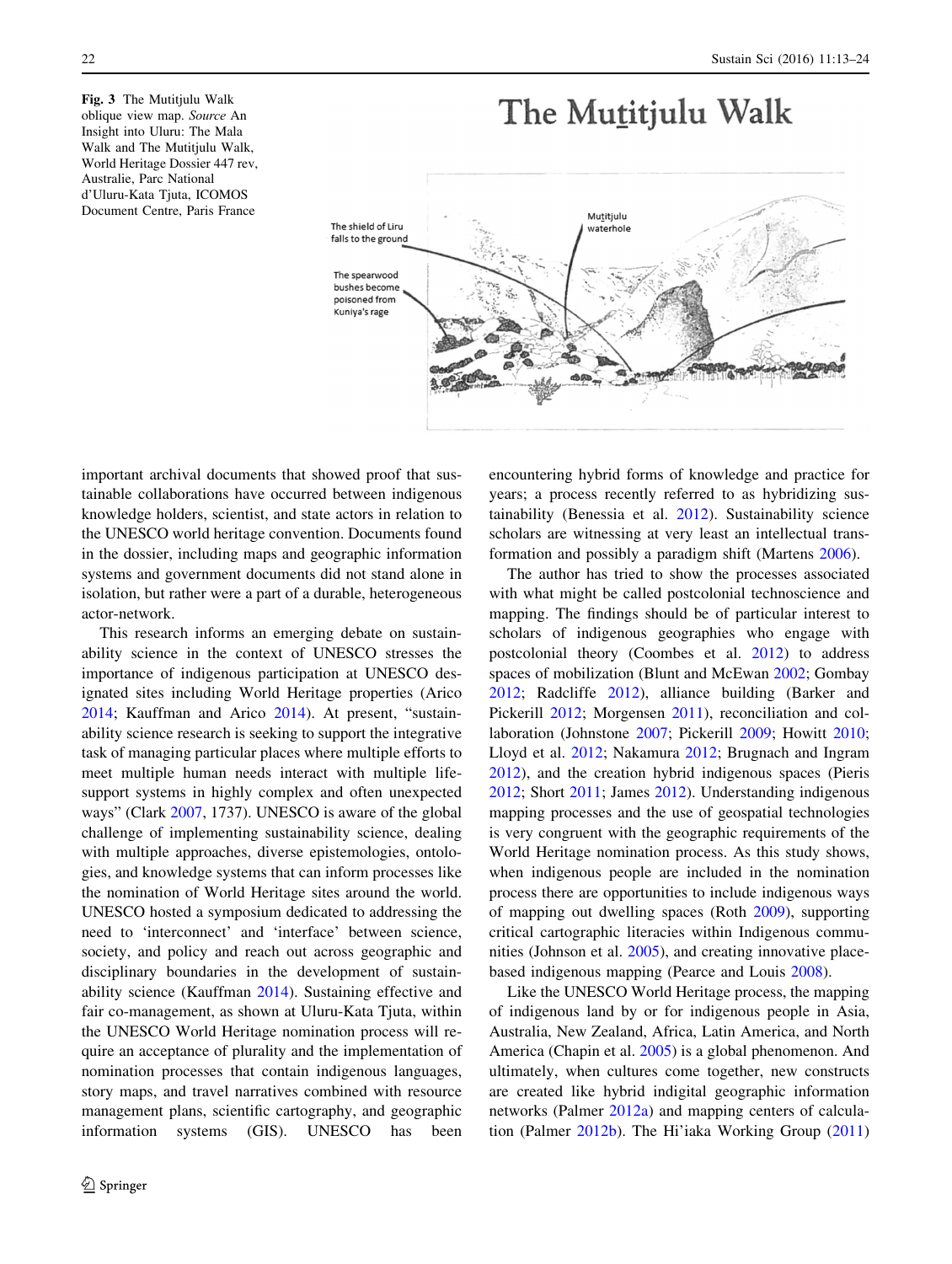<span id="page-10-0"></span>outlined a research agenda that focused on new ways of combining Western technologies with indigenous knowledge systems. The Group made the recommendation for increasing case study research and providing more empirical evidence to support existing theories. The case study of the Uluru-Kata Tjuta nomination dossier provides em-<br>piricel avidence and links research on sustainability pirical evidence and links research on sustainability science, UNESCO, and indigenous geographies.

Construction of the Uluru-Kata Tjuta dossier actor-net-<br>uk is a good avample of alliance huilding, callaborative work is a good example of alliance building, collaborative work, and hybrid geography. All in all, mapping and geographic information system processes associated with the dossier show indigenous participation as well as elements of one indigenous knowledge system. Anangu knowledge holders actively participated in the development of co-management policies and public materials. The collaboration and reconciliation expressed in this study were refreshing when compared to other indigenous/settler colony mapping projects. For example, the United States Bureau of Indian Affairs lacked indigenous participation in the development of their in-house GIS. And while the nomination dossier process represented yet another cycle of accumulating geographic information on indigenous peoples, it also represented a departure from past mapping activities that did not give indigenous informants credit for their contributions. In addition, indigenous geographies were present and very visible within the dossier materials.

And finally, the study provides some proof that the demands of the indigenous expert panel, expressed in Copenhagen Denmark in 2012, can be achieved. This research has shown that UNESCO world heritage nomination process in Australia did recognize indigenous people as rights holders, did include indigenous participation throughout the nomination process, provided informed consent regarding use of the territory and promoted indigenous co-management at Uluru-Kata Tjuta National<br>Perk Such collaborations provide quidance that the Park. Such collaborations provide evidence that the geographies of hope can indeed emerge within postcolonial landscapes. The Australian variety of collaboration between state parties in indigenous people may not be universal. In fact, such collaborations may be the exception. The UNESCO world heritage nomination process gives much power to state parties. It is from the postcolonial centers of calculation located within nation-states where actor-networks and collaborations including indigenous people may occur. If states do not recognize the existence of indigenous peoples within their territorial boundaries or make claims that they do not understand the definition of indigenous people as applied to their particular countries, then it is highly unlikely that demands presented by the expert panel in Copenhagen or the UNDRIP will be implemented in future world heritage nominations.

Acknowledgments This research was supported by the National Science Foundation (award SES 1329556). I would like to thank Lucile Smirnov (Head of the Document Centre) at the International Council on Monuments and Sites (ICOMOS) in Paris, France for her assistance. Many thanks go out to the three anonymous reviewers for their excellent comments and advice. And finally, I would like to thank Anna Feyerherm (University of Missouri) for reading an early version of this article.

#### References

- Arico S (2014) The contribution of the sciences, technology and innovation to sustainable development: the application of sustainability science from the perspective of UNESCO's experience. Sustain Sci 9:453–462
- Barker AJ, Pickerill J (2012) Radicalizing relationships to and through shared geographies: why anarchists need to understand indigenous connections to land and place. Antipode 44:1705– 1725
- Bartlett RA (1980) Great surveys of the American West. University of Oklahoma Press, Norman
- Benessia A, Funtowicz S, Bradshaw G, Ferri F, Raez-Luna Medina CP (2012) Hybridizing sutainability: towards a new praxis for the present human predicament. Sustain Sci 7(1):75–89
- Blunt A, McEwan C (2002) Postcolonial Geographies. Continuum, London
- Brugnach M, Ingram H (2012) Ambiguity: the challenge of knowing and deciding together. Environ Sci Policy 15:60–71
- Callon M (1991) Techno-economic networks and irreversibility. In: Law J (ed) A sociology of monsters: Essays on power, technology and domination. Routledge, New York, pp 132–161
- Chapin M, Lamb Z, Threlkeld B (2005) Mapping indigenous lands. Annu Rev Anthropol 34:619–638
- Clark WC (2007) Sustainability science: a room of its own. Proc Natl Acad Sci 104:1737
- Coombes B, Johnson J, Howitt R (2012) Indigenous geographies II: the asipirational spaces in postcolonial politics—reconciliation, belonging and social provision. Prog Hum Geogr 37(5):691–700
- Creagh C (1991) Looking after the land at Uluru. Ecos. World Heritage Dossier 447 rev, Australie, Parc National d'Uluru-Kata Tjuta, ICOMOS Document Centre, Paris, France, vol 71, pp 6– 13
- DEST (1994a) Renomination of Uluru-Kata Tjuta National Park by the Government of Australia for Inscription on the World Heritage List. World Heritage Dossier 447 rev, Australie, Parc National d'Uluru-Kata Tjuta, ICOMOS Document Centre, Paris, France
- DEST (1994b) Facsimile Transmission from the Department of the Environment, Sport and Territories World Heritage branch, sent 26 September 1994 to the Australian Embassy and World Heritage Centre in Paris, France. World Heritage Dossier 447 rev, Australie, Parc National d'Uluru-Kata Tjuta, ICOMOS Document Centre, Paris, France
- Gombay N (2012) Placing economies: lessons from the Inuit about economics, time, and existence. J Cult Geogr 29:19–38
- Howitt R (2010) Sustainable indigenous futures in remote Indigenous areas: relationships, processes and failed state approaches. Geojournal. doi:[10.1007/s10708-010-9377-3](http://dx.doi.org/10.1007/s10708-010-9377-3)
- ICOMOS (1994) WHC nomination dossier 447 Rev, Parc national d'Uluru-Kata Tjuta. International Council on Monuments and Sites, Document Centre, Charenton le Pont, France
- International Work Group for Indigenous Affairs (IWGIA) (2012) The indigenous world 2012. [http://www.iwgia.org/publications/](http://www.iwgia.org/publications/search-pubs?publication_id=573) [search-pubs?publication\\_id=573](http://www.iwgia.org/publications/search-pubs?publication_id=573). Accessed Mar 2015